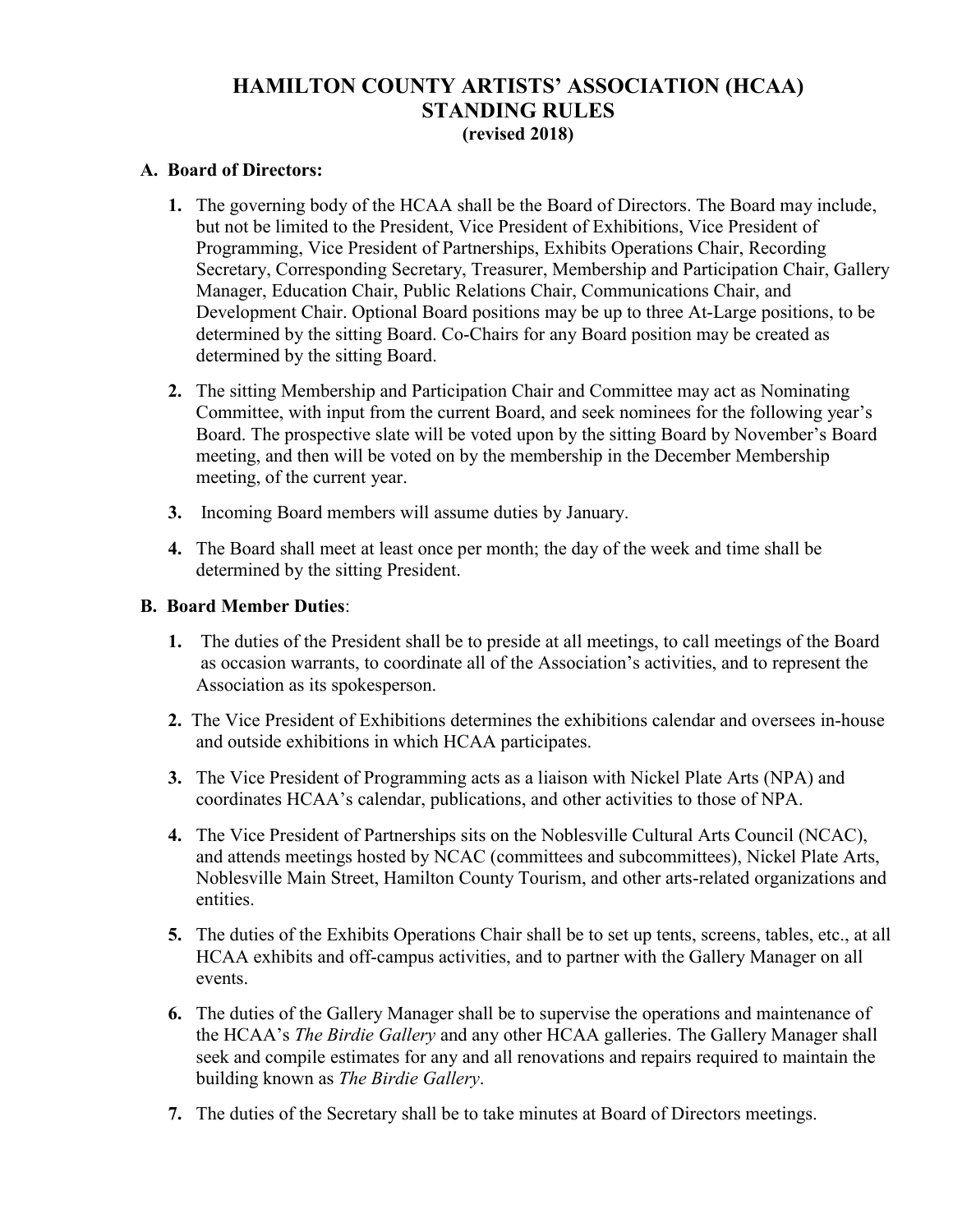- **8.** The duties of the Treasurer shall be to attend to the fiduciary and financial matters of the organization including: propose and monitor the annual budget; serve as the responsible party on the HCAA bank accounts; perform all financial reporting and cash management activities, and provide financial statements monthly to the HCAA Board of Directors; reimburse artist sales and maintain tax records for each artist; partner with the accountant for tax reporting purposes; prepare and send tax deductible receipts to Patron and Corporate donations and sponsorships; and collect all dues before February 1.
- **9.** The duties of the Membership and Participation Chair shall be shall be to oversee the annual jurying process; conduct annual new Juried Artist member orientation; to review and implement Juried Artist members' annual participation; and to prepare the annual *HCAA Active Juried Artists Information and Directory* booklet.
- **10.** The duties of the Education Chair are to oversee workshops, classes, children's programs, and demonstrations.
- **11.** The duties of the Public Relations Chair are to develop brand guidelines for how the HCAA presents to the public, and review the HCAA website, social media, e-communication, graphics for exhibits, and promotional materials for brand consistency.
- **12.** The duties of the Communications Chair are to oversee all public and internal (*ie.*, Juried Artists only) communications *via* all platforms, including but not limited to the organization's website (all pages), Facebook pages (public and Closed Group Active Juried Artists Only pages), all social media (*ie.*, Twitter, Instagram) and Mail Chimp email campaigns (*ie.*, to the public and to Juried Artists only). Press Releases shall be sent to the PR Chair before being sent to press outlets. PR standards shall be maintained by individual HCAA Juried Artists when press interviews occur.
- **13.** The duties of the Development Chair are creation of continuing fundraising activities, including but not limited to: Facebook fundraisers, event-specific fundraisers, and annual fundraising campaigns; grant writing and applications submissions (may include filing follow-up Final Reports), and other activities supporting the financial well-being of the HCAA.

# **C. Board, Standing, and** *ad hoc* **Chairs and Committees:**

- **1.** Active Juried Artists in good standing may serve on: Board positions (after one year of Active Juried Artist status); Standing Chairs; and Standing Committee positions. Standing Chairs and Committees positions will be filled *via* online sign-up or by communicating directly with the Membership and Participation Chair, who shall oversee the sign-up process.
- **2.** The Standing Committees include but are not limited to: Membership and Participation, Exhibitions, Partnerships, Hospitality (Membership meetings), Gallery Management, Receptions, Public Relations, Education, Communications, Programming, Development, and Exhibits Operations.
- **3.** Each HCAA exhibit and event may have its own *ad hoc* Chair and Committee.
- **4.** All Chairs and Committees positions become effective by January.

# **D. General Membership Meetings:**

Each meeting shall be held each month on the second Wednesday, or at the discretion of the Board.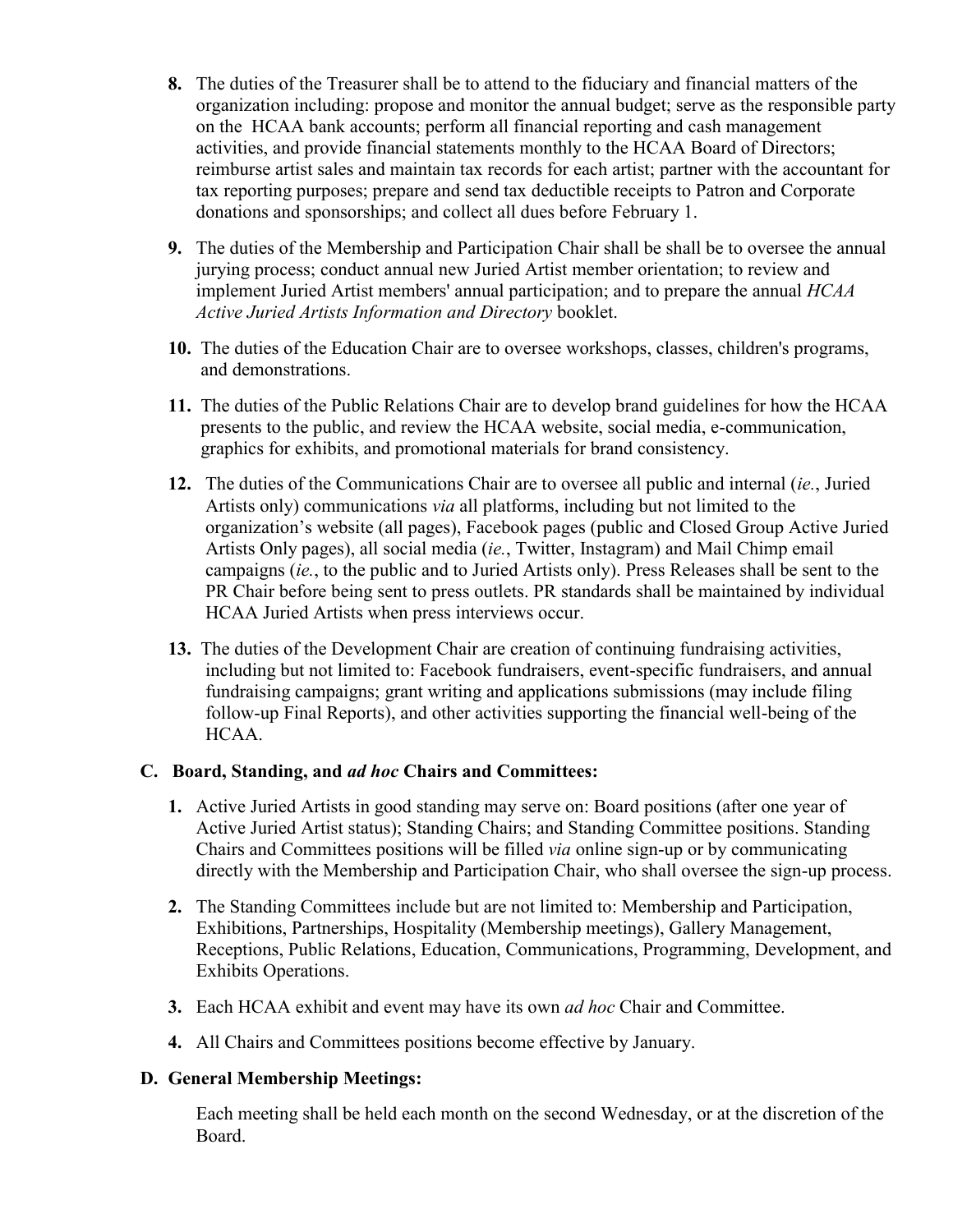# **E. Membership Jurying Process:**

Juried Artist members are accepted once *per* year in December, or at the discretion of the Membership and Participation Chair, with the approval of the Board of Directors.

- **a.** Artists applying for Juried Artist membership must submit the required number of pieces in each medium to the jury process and may only exhibit the medium(s) which obtain(s) the required votes. Categories of jurying are: 2D, 3D, and Photography. All mediums in any category shall be considered as one medium (for example, 2D includes oil, watercolor, pastel, colored pencil, etc.).
- **b.** Three examples of each applicant's original work executed within the last two years shall be presented anonymously by the Membership and Participation Committee to the Juried Artists membership at the designated Membership meeting. The Membership and Participation Committee shall be responsible for checking that the applying applicants' work meets the application requirements. Applicants for Juried Artist membership shall not be present during the voting process at the designated meeting. The applicant shall become a Juried Artist member upon a two-thirds (2/3) affirmative vote by ballot of the Juried Artist members voting. Voting shall take place in silence, without any discussion amongst the voting members. Votes shall be collected and counted by the Membership and Participation Chair and his/her Committee. The Membership and Participation Chair shall contact all Juried Artist applicants with the voting results within one week after voting takes place. The Membership and Participation Committee shall be responsible for introducing new members to the duties and privileges of Active Juried Artist membership, including but not limited to the responsibility to serve on at least one committee during each calendar year; the responsibility to commit to Active Juried Artist membership for five years; and the responsibility to support and encourage the mission of the HCAA membership. Newly elected Juried Artist members may begin exhibiting once they have met all Juried Artist membership requirements.

# **F. Membership and Sponsorship Categories:**

# **1. Juried Artist Membership:**

Juried Artist members are required to pay annual dues, serve on at least one Committee each year, host the gallery at least three times a year, and exhibit in at least one HCAA exhibit *per* year. New Juried Artist members are *de facto* Active Juried Artist members and shall meet all of the requirements of Active Juried Artist membership for five years.

- **b.** Any Active Juried Artist member who has not satisfactorily met the requirements for Association participation may be dropped from membership by decision of the HCAA Board of Directors. A member who is dropped from membership may appeal such decision to the HCAA Board of Directors.
- **c.** If significant issues impact participation, including but not limited to Active Juried Artist member health or health of family member, Active Juried Artist members may contact the Membership and Participation Chair requesting a modification in Membership Participation. The Membership and Participation Chair will bring the request to the Board for determination of specific modifications. The following are *possible* modifications:
	- **i.** waiver of any HCAA exhibit fees;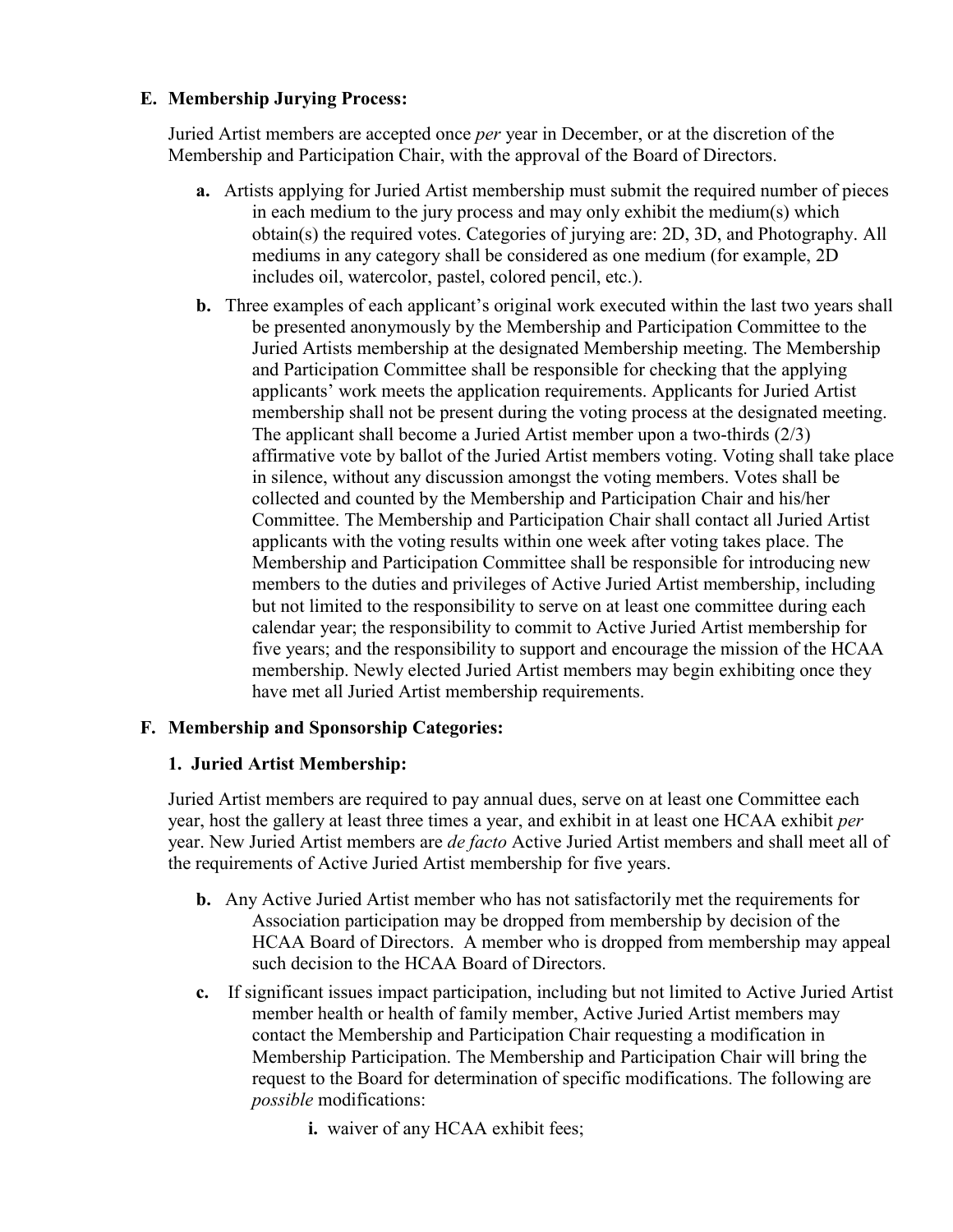**ii.** the Juried Artist member may be listed as participating in the Volunteer-At-Large Committee, and may serve on any other Committee(s) on an "as able to" basis.

### **2. Honorary Juried Artist Membership**:

Honorary Juried Artist membership is reserved solely for Juried Artist Members who have exhibited exceptional service to the HCAA that is truly above and beyond normal service (*ie*., normal service includes but is not limited to: participation on committees, service as Chair of committees, and/or regular volunteering and help general to the HCAA).

- **a.** Active Juried Artist members may become Honorary Juried Artist members through exceptional service rendered on behalf of the Association and by nomination letters from at least three fellow Juried Artist members to the HCAA Board of Directors, which shall then determine if the nominated Juried Artist member meets the *exceptional service* requirement.
- **b.** Upon approval by the Board of Directors, Honorary Juried Artist member nominees may be elected at any regular meeting by a 2/3 majority vote of the Juried Artist members present.
- **c.** Honorary Juried Artist members have all of the rights of Juried Artist Membership, but no obligations or dues.

### **3. Sustaining Juried Artist Membership:**

Any Active Juried Artist who has meet all Active Juried Artist requirements for at least five years may request to be moved to Sustaining Juried Artist membership by notifying the Membership and Participation Chair.

- **a.** Sustaining Juried Artist members may continue to be recognized publicly as an HCAA Juried Artist member, with voting rights, whilst in Sustaining Juried Artist status.
- **b.** Sustaining Juried Artist members are not required to host the gallery or serve on committees.
- **c.** Sustaining Juried Artist members must exhibit in at least one HCAA exhibit *per* year. Some HCAA exhibits will require additional fees beyond Sustaining Juried Artist membership annual dues (*ie,* Art Fair on the Square, HCAA Annual Exhibit).
- **d.** Sustaining Juried Artist membership requires annual dues payment. Failure to pay annual dues results in removal from HCAA Juried Artist membership.
- **e.** Any Sustaining Juried Artist member may be reinstated to Active Juried Artist status within five years by notifying the Membership and Participation Committee, and must then fulfill all Active Juried Artist membership requirements. Credit will be given for Sustaining Juried Artist membership dues paid in the current year.

#### **4. Reserve Juried Artist Membership**:

After five years of Active Juried Artist membership, any Active Juried Artist wanting to support the HCAA but not wanting to meet Active Juried Artist membership requirements may, by written request to the Membership and Participation Committee Chairman, be moved to Reserve Juried Artist membership.

**a.** Reserve Juried Artists may continue to be recognized publicly as an HCAA Juried Artist member whilst in Reserve Juried Artist status, but cannot vote on HCAA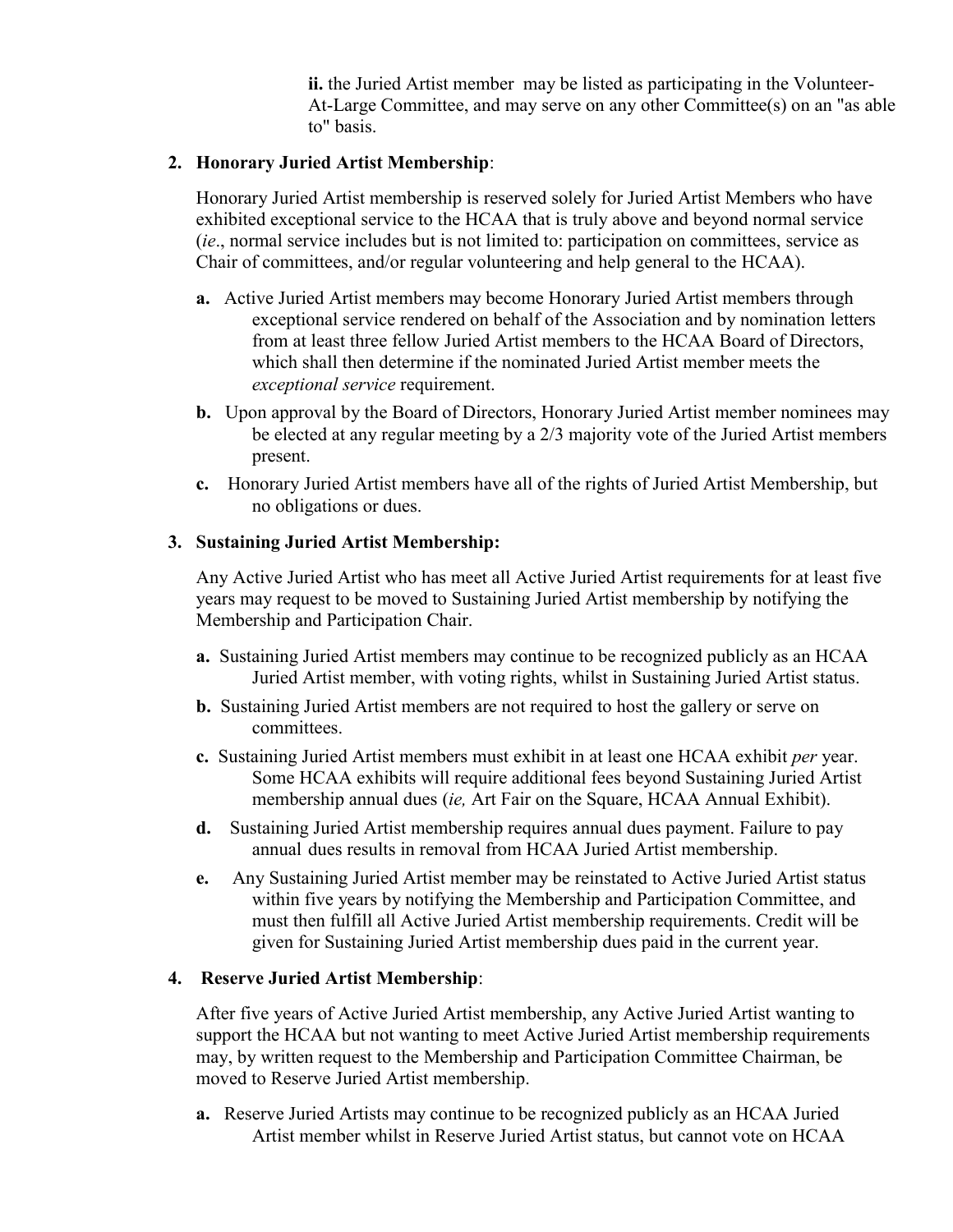matters, nor exhibit in any HCAA exhibits or events, nor serve on committees, nor host the gallery.

- **b.** Reserve Juried Artist membership requires annual dues payment. Failure to pay annual dues results in removal from HCAA Juried Artist membership.
- **c.** Reserve Juried Artist membership is limited to five years. After five years, Reserve Juried Artist members will be contacted by the Membership and Participation Committee about becoming active again. If any Reserve Juried Artist member chooses not to become active again, his or her name will be removed from the HCAA Membership list. Any previously-removed Reserve Juried Artist wishing to become active again (*ie*., after five years), must reapply *via* standard jurying application and process.
- d**.** Any Reserve Juried Artist member may be reinstated to Active Juried Artist membership before his or her five-year time-limit ends by notifying the Membership and Participation Committee, and will then need to fulfill all Active Juried Artist membership requirements. Credit will be given for Reserve Juried Artist membership dues paid in the current year.

### **5. Patron Memberships and Corporate Sponsorships:**

- **a.** Patron Memberships are available to any and all persons interested in supporting the purposes of the HCAA. Patron Members do not have voting or exhibiting rights.
- **b.** Annual Corporate Sponsorships include levels for non-profit and for-profit businesses to support the HCAA in its mission. Corporate Sponsors do not have voting or exhibiting rights.

#### **G. Annual Membership Dues and Corporate Sponsorships:**

All Juried Artist memberships dues are payable in January with a due date of February 1. Taxdeductible Annual Patron Memberships and Annual Corporate Sponsorships may be paid at any time within the calendar year, with annual renewal notices sent out by the Development Chair/Committee in the month preceding the month that the original sponsorship was made (*ie*., if a Patron or Corporate Sponsorship was originally paid in June, annual renewal notices are sent out in May the following years). Tax deductible receipts for any Patron or Corporate Sponsor will be prepared and sent by the Treasurer.

| <b>Fee Schedule:</b><br>1. Active Juried Artist<br>2. Honorary Juried Artist | \$40.00<br>No fee   | 3. Sustaining Juried Artist<br>4. Reserve Juried Artist |          | \$100.00<br>\$200.00 |
|------------------------------------------------------------------------------|---------------------|---------------------------------------------------------|----------|----------------------|
| <b>5.</b> Patron Membership<br>- Individual<br>- Family                      | \$75.00<br>\$100.00 |                                                         |          |                      |
| <b>6.</b> Corporate Sponsorship                                              |                     |                                                         |          |                      |
| - Non-Profit 1                                                               | \$100.00            | - Business 1                                            | \$100.00 |                      |
| - Non-Profit 2                                                               | \$200.00            | - Business 2                                            | \$200.00 |                      |
| - Non-Profit 3                                                               | \$300.00            | - Business 3                                            | \$300.00 |                      |

**7.** Other Donations: Other donations in any amount may be made by HCAA Juried Artists members, by other individuals, and by corporations at any time in the calendar year.